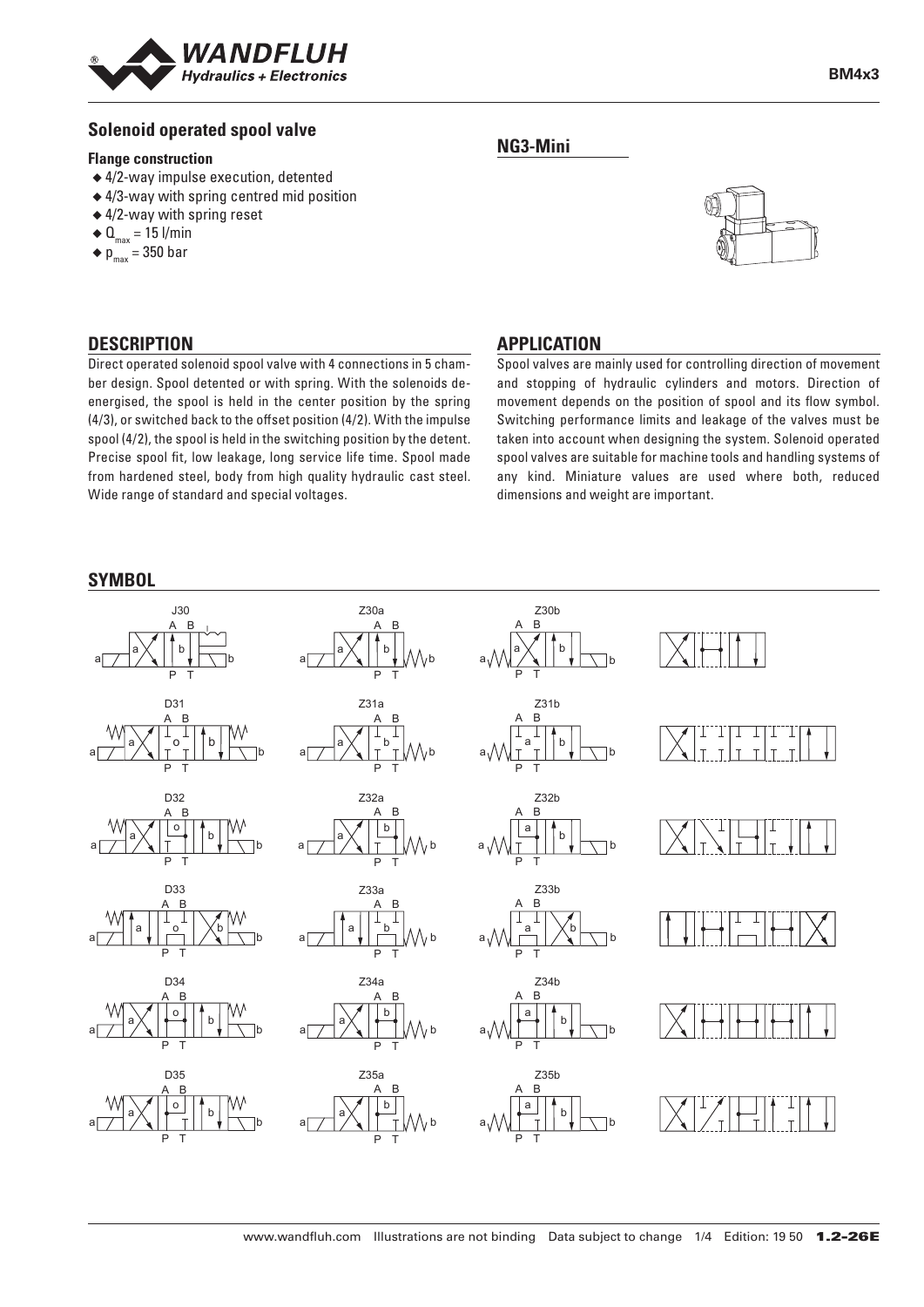

# **TYPE CODE**

|                                      |                                              |            |                                  |                                       |  |  | <b>B</b> M 4 |  | $\overline{\phantom{a}}$ | # |
|--------------------------------------|----------------------------------------------|------------|----------------------------------|---------------------------------------|--|--|--------------|--|--------------------------|---|
|                                      | Mounting interface acc. to Wandfluh standard |            |                                  |                                       |  |  |              |  |                          |   |
| Solenoid, Medium                     |                                              |            |                                  |                                       |  |  |              |  |                          |   |
| Number of control ports              |                                              |            |                                  |                                       |  |  |              |  |                          |   |
| Designation of symbols acc. to table |                                              |            |                                  |                                       |  |  |              |  |                          |   |
| Nominal voltage $U_{N}$              | 12 VDC<br><b>24 VDC</b>                      | G12<br>G24 | <b>115 VAC</b><br><b>230 VAC</b> | R <sub>115</sub><br>$\overline{R230}$ |  |  |              |  |                          |   |
| Design index (subject to change)     |                                              |            |                                  |                                       |  |  |              |  |                          |   |

1.2-26

# **GENERAL SPECIFICATIONS**

| Designation         | $4/2$ -, $4/3$ -spool valve                                         |
|---------------------|---------------------------------------------------------------------|
| Construction        | Direct operated                                                     |
| Mounting            | Flange construction                                                 |
| Nominal size        | NG3-Mini according to Wandfluh<br>standard                          |
| Actuation           | Switching solenoid                                                  |
| Ambient temperature | $-25+70$ °C<br>if $> +50$ °C, then no undervoltage is<br>admissible |
| Weight              | 0,50 kg (1 solenoid)<br>0,65 kg (2 solenoids)                       |
| <b>MTTFd</b>        | 150 years                                                           |

## **ACTUATION**

| Actuation  | Switching solenoid, wet pin push type,<br>pressure tight |
|------------|----------------------------------------------------------|
| Execution  | SIN29V (data sheet 1.1-80)                               |
| Connection | Connector socket EN 175301 - 803                         |

# **ELECTRICAL SPECIFICATIONS**

| Protection class          | IP65                                                                                                   |
|---------------------------|--------------------------------------------------------------------------------------------------------|
| Relative duty factor      | 100 % DF                                                                                               |
| Switching frequency       | 15'000 / h                                                                                             |
| Service life time         | 10 <sup>7</sup> (number of switching cycles,<br>theoretically)                                         |
| Voltage tolerance         | $\pm$ 10 % with regard to nominal voltage                                                              |
| Standard nominal<br>power | 12 VDC, 24VDC, 115 VAC, 230 VAC<br>$AC = 50$ to 60 Hz, rectifier integrated in<br>the connector socket |

**Note!** Other electrical specifications see data sheet 1.1-80

## **STANDARDS**

| Mounting interface            | According to Wandfluh standard |
|-------------------------------|--------------------------------|
| Solenoids                     | <b>DIN VDE 0580</b>            |
| <b>Connection execution D</b> | EN 1753301-803                 |
| <b>Protection class</b>       | EN 60 529                      |
| Contamination efficiency      | <b>ISO 4406</b>                |

# **HYDRAULIC SPECIFICATIONS**

| Working pressure            | $p_{max}$ = 350 bar ( $P_{\tau}$ < 20 bar)<br>$p_{max}$ = 315 bar ( $P_{T}$ > 20 bar) |
|-----------------------------|---------------------------------------------------------------------------------------|
| Tank pressure               | $p_{Tmax}$ = 100 bar                                                                  |
| Maximum volume flow         | $Q_{\text{max}} = 15$ l/min, see characteristics                                      |
| Leakage oil                 | See characteristics                                                                   |
| Fluid                       | Mineral oil, other fluid on request                                                   |
| Viscosity range             | 12 mm <sup>2</sup> /s320 mm <sup>2</sup> /s                                           |
| Temperature range<br>fluid  | $-25+70$ °C (NBR)<br>$-20+70$ °C (FKM)                                                |
| Contamination<br>efficiency | Class 20 / 18 / 14                                                                    |
| Filtration                  | Required filtration grade $\beta$ 1016 $\geq$ 75,<br>see data sheet 1.0-50            |

## **MANUAL OVERRIDE**

Screw plug with integrated manual override (HB4,5). Actuation by pressing the push button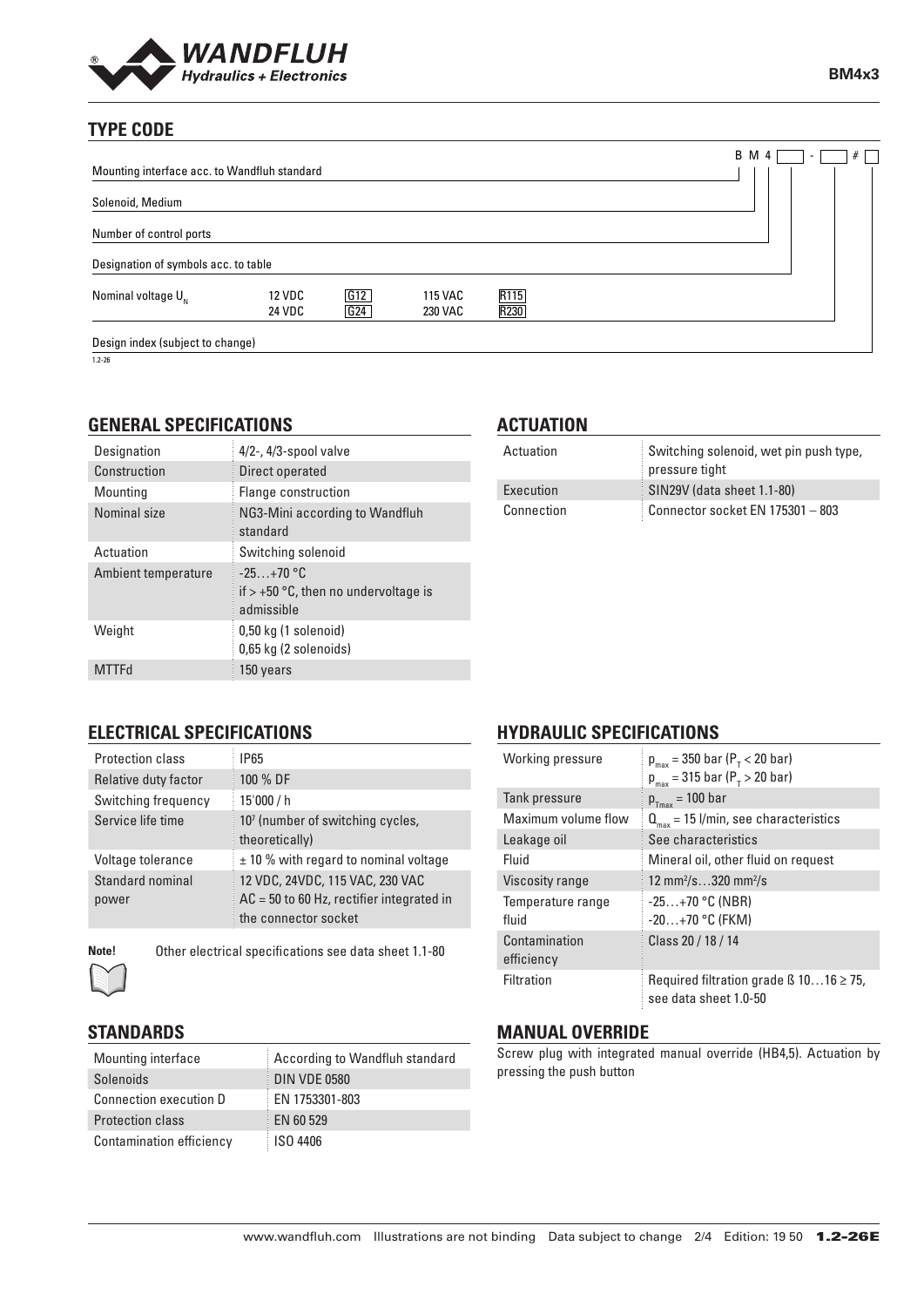

**BM4x3**

# **PERFORMANCE SPECIFICATIONS**

Oil viscosity  $v = 30$  mm<sup>2</sup>/s







|           | Volume flow direction |         |         |                |         |
|-----------|-----------------------|---------|---------|----------------|---------|
| Symbol    | $P - A$               | $P - B$ | $P - T$ | $A - T$        | $B - T$ |
| Z30 / J30 | 3                     | 3       |         | 2              | 2       |
| D31 / Z31 | 3                     | 3       |         | $\mathfrak{p}$ | 2       |
| D32 / Z32 | 3                     | 3       |         |                |         |
| D33 / Z33 |                       |         | 3       |                |         |
| D34 / Z34 | 2                     | 2       |         |                |         |
| D35 / Z35 |                       |         |         |                |         |

# 50 40 30 20 10 0 0 50 100 150 200 250 300 350 p [bar]<br>|@ J30/Z30/D31/D32/D34/D35<br>|SSI D33

#### **SEALING MATERIAL**

 $Q_i = f(Q)$ 

60

K0263\_1

NBR or FKM (Viton) as standard, choice in the type code

#### **SURFACE TREATMENT**

 $\frac{1}{3}$ 

- ◆ The valve body is painted with a two component paint
- ◆ The solenoid and the cover are re zinc-nickel coated
- ◆ The socket head screws are zinc coated